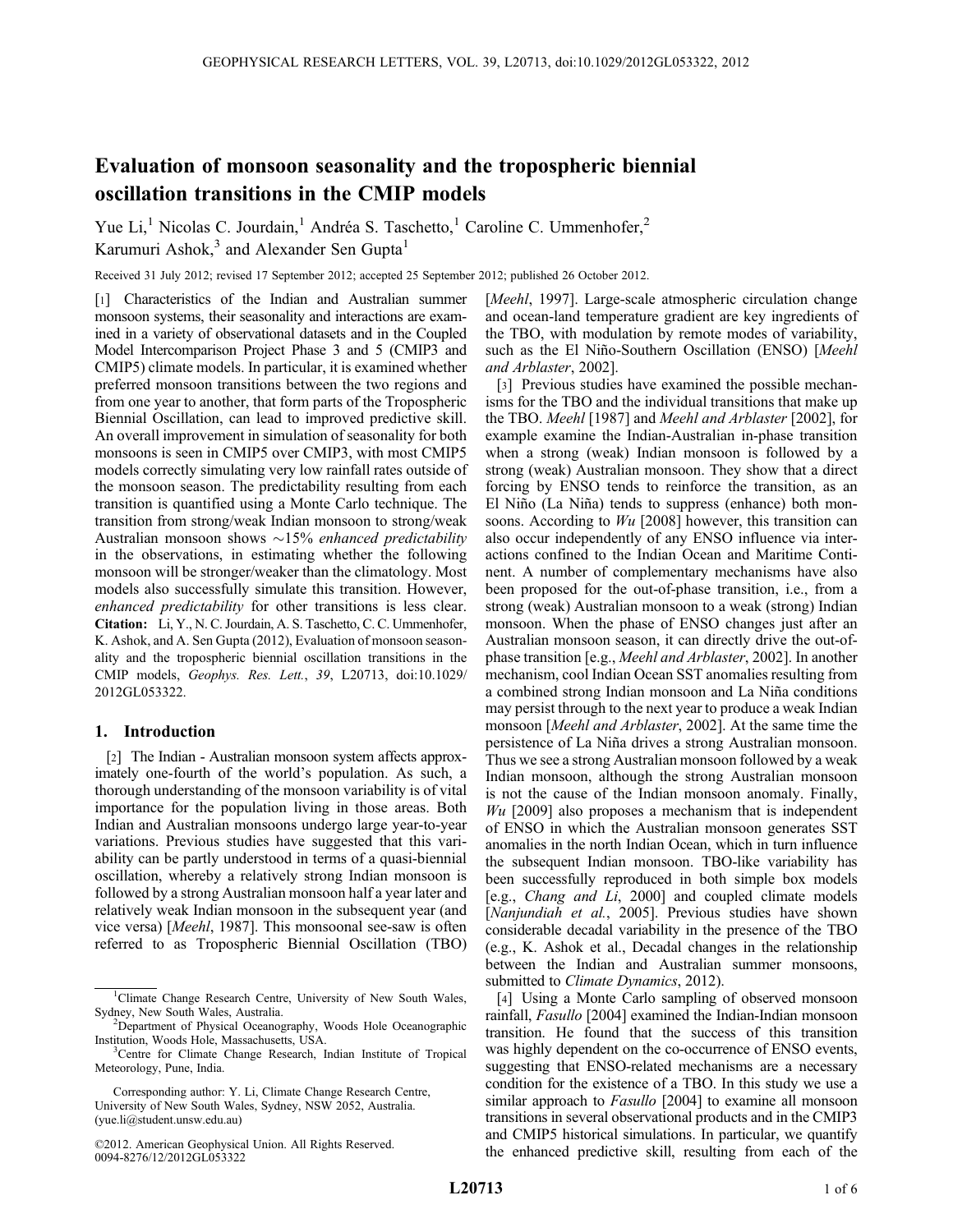

Figure 1. (a) The map showing the continental Indian and Australian monsoon regions (shaded) used to calculated the IMRI and AMRI, and the extended monsoon regions (boxes:  $5^{\circ}$ N–40°N,  $60^{\circ}$ E–100°E and  $20^{\circ}$ S–5°N,  $100^{\circ}$ E–150°E), including the ocean based on Meehl and Arblaster [2002]. (b) The IMRI-AIR is the anomaly derived from average JJAS rainfall over the Indian subcontinent, and (c) the AMRI-AWAP is the anomaly averaged from DJFM rainfall over North Australia. Red/blue circles in Figures 1b and 1c represent the successful positive/negative transition years, respectively, relating to Indian-Indian and Australian-Australian transitions.

transitions, i.e., the probability that the following monsoon rainfall will be stronger or weaker than the climatological average.

## 2. Methodology

[5] In order to examine Indian and Australian monsoon variability, we define the Indian Monsoon Rainfall Index (IMRI) and the Australian Monsoon Rainfall Index (AMRI). The reference IMRI is based on mean JJAS (June to September) All-Indian Monsoon Rainfall (AIR) computed by Parthasarathy et al. [1995] (1871–2008, referred to as IMRI-AIR, see Figure 1a). Other IMRIs are similarly defined using other observational datasets (see below) for the shaded area shown in Figure 1a. These indices differ from the IMRI-AIR in that the Himalaya is entirely included in our domain in order to be consistent with various coarse model grids. The Australian Monsoon Rainfall Index (AMRI) is defined as the mean DJFM (December to March) rainfall anomaly over northern Australia (Figure 1a). In this paper, the reference AMRI is derived from the high-quality daily rainfall data from the Australian Water Availability Project (AWAP) (1900–2007; resolution  $0.1^{\circ} \times 0.1^{\circ}$  [Jones et al.,

2009]) (referred to as AMRI-AWAP). In order to test the sensitivity of our results to the choice of dataset, we also calculate the IMRI and AMRI from two global gridded precipitation datasets: the Climate Prediction Center Merged Analysis of Precipitation dataset (CMAP; resolution  $2.5^{\circ} \times$ 2.5°; 1979–2008) [Xie and Arkin, 1996] and the Global Precipitation Climatology Centre dataset (GPCC; resolution  $1^{\circ} \times 1^{\circ}$ ; 1901–2010) [*Rudolf et al.*, 2010]. The IMRI and AMRI are also calculated for 24 CMIP3 models simulations (20c3m experiment) covering approximately 1860–2000, and for 23 CMIP5 simulations (historical experiment) covering 1850–2005 (some models contain more than one member).

## 3. Results

#### 3.1. Seasonality

[6] For all three observed Indian rainfall datasets, the four wettest months extend from June to September with maximum rainfall in July (Figure 2a). The CMIP models show a range of behaviors. Eleven out of 24 CMIP3 models (Figure 2a) and 11 out of 23 CMIP5 models (Figure 2c) correctly simulate peak rainfall in July, with several models with peak rainfall delayed by one month. Three CMIP3 models have large timing biases: the mpi\_echam5 and csiro\_mk3.5/ipslcm4 peak two months early and late respectively. There is also considerable spread in the amplitude of the seasonal cycle. While rainfall in the peak monsoon month ranges from 7.2 to 9.1 mm/d across observations, both CMIP3 and CMIP5 models range from  $\sim$ 3 to 10 mm/d. The multi-model means  $(\pm 1$  standard deviation) for CMIP3 and CMIP5 models are similar with a maximum of  $\sim 6 \pm 2$  mm/d in August, indicating that in general the monsoon rainfall in the models is too weak. For a few models (particularly for CMIP3), there is too much rainfall outside of the monsoon season (e.g., cnrm cm3 and inmcm3 0).

[7] Over Australia maximum observed rainfall occurs in February, ranging between 5.9 to 8.6 mm/d across the three observational datasets (Figure 2b) with most rainfall from December to March. Again there is a considerable range in monsoon strength across the models (2 to 11 mm/d), although the multi-model means (7.5  $\pm$  3/7.0  $\pm$  3 mm/d for CMIP3/CMIP5) lie within the observational range. The giss aom and ipsl cm4 CMIP3 models have essentially no monsoon season. Most CMIP3 and CMIP5 models simulate maximum rainfall in the correct month with a few of models peaking one month early and others with an overly long rainy season (e.g., bccr\_bcm2\_0).

[8] In general, for both CMIP3 and CMIP5 and for both regions the range in monsoon strength across the models is about the same. However, there is a clear overall improvement in the seasonality of both monsoons from CMIP3 to CMIP5, with most CMIP5 models better simulating the monsoon timing and very low rainfall rates outside of the monsoon season.

# 3.2. TBO Transitions Assessment

[9] A Monte Carlo technique is used to assess the significance of enhanced predictability associated with the TBO. In particular we assess the success rate of the four transitions that are thought to be important for the TBO tendency starting from a given year t: (1) Successful Indian-Indian out-ofphase transition is defined as  $IMRI(t) > 0$  and  $IMRI(t+1) < 0$ or IMRI( $t$ ) < 0 and IMRI( $t$  + 1) > 0; (2) Successful Australian-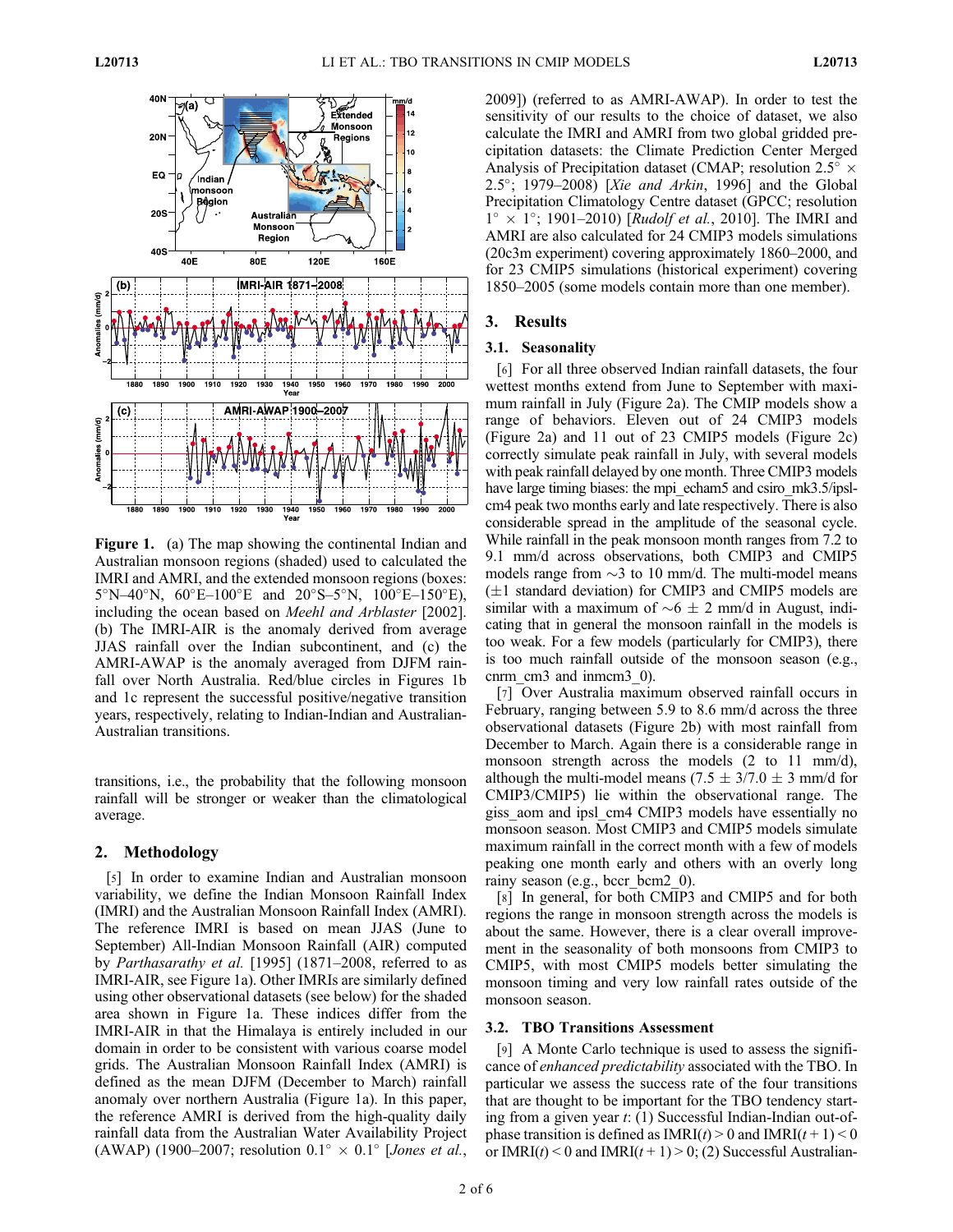

Figure 2. Seasonal cycle of the (a, c) Indian and (b, d) Australian land-restricted rainfall for observed and CMIP3 (Figures 2a and 2b) and CMIP5 (Figures 2c and 2d) models over. Models (names in black) and observations (names in red) are sorted according to the average monsoon rainfall amount (JJAS rainfall for Indian monsoon and DJFM rainfall for Australian monsoon). The top row shows the multi-model mean (names in blue) of CMIP3 or CMIP5 models for Indian and Australian rainfall. Internal numbers show the maximum rainfall (mm/d) in the month of greatest rainfall.

Australian out-of-phase transition is defined as  $AMRI(t) > 0$ and  $AMRI(t + 1) < 0$  or  $AMRI(t) < 0$  and  $AMRI(t + 1) > 0$ ; (3) Successful Indian-Australian in-phase transition is defined as  $IMRI(t) > 0$  and  $AMRI(t) > 0$  or  $IMRI(t) < 0$  and  $AMRI(t) < 0$ ; and, (4) Successful Australian-Indian out-of-phase transition is defined as  $AMRI(t) > 0$  and  $IMRI(t+1) < 0$  or  $AMRI(t) < 0$ and  $IMRI(t + 1) > 0$ .

[10] To determine the observed predictability associated with a given transition, we count the number of successful transitions in the timeseries (Figures 1b and 1c), relative to the total number of possible successful transitions. This is then repeated 100,000 times by randomly resampling the observed timeseries (with replacement). The predictability of the monsoon resulting from a given transition is considered enhanced if the observed or simulated percentage of successful transitions is significantly higher than the median of the randomized distribution. Moreover, the *enhanced predictability* is considered significant if the observed or simulated percentage of successful transitions lies in the upper decile of the randomized distributions (i.e., there is only a 10% probability of getting the enhanced predictability by chance).

[11] In the IMRI-AIR and AMRI-AWAP, only two of the four transitions show a significantly enhanced predictability over the random distribution: the Indian-Indian out-of-phase transition and the Indian-Australian in-phase transition, where the *enhanced predictability* from the median is 8.8%  $(p \sim 0.1)$  and  $\sim$ 15% (p  $\sim$  0.001), respectively (Figure S1 in the auxiliary material).<sup>1</sup> This means that if the Indian monsoon is anomalously strong (weak) in a given year there is a  $\sim$ 59% probability that the subsequent Indian monsoon will be anomalously weak (strong) and a  $\sim 65\%$  probability that the subsequent Australian monsoon will be anomalously strong (weak).

<sup>&</sup>lt;sup>1</sup>Auxiliary materials are available in the HTML. doi:10.1029/ 2012GL053322.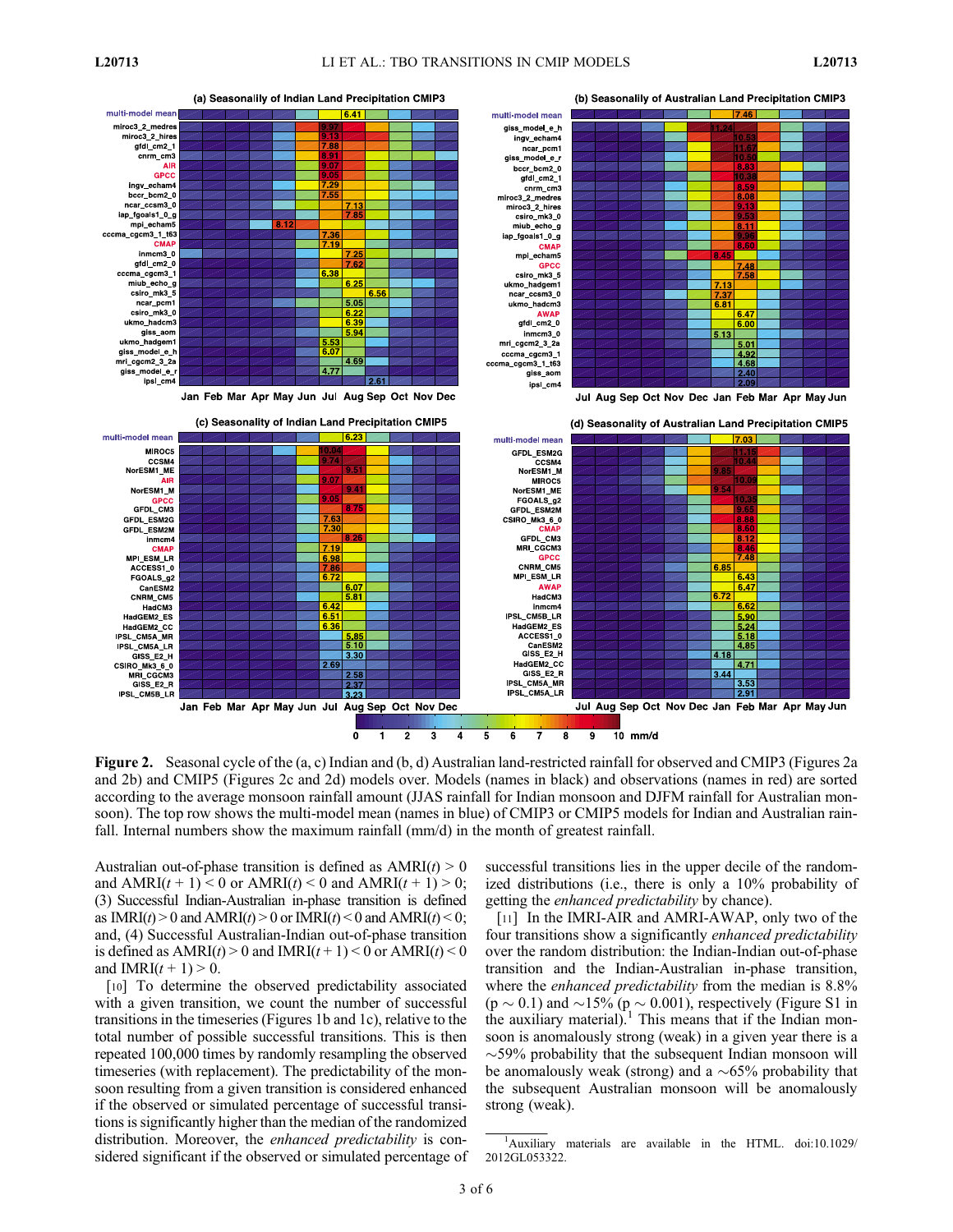[12] To test the sensitivity of these results to the datasets, we compute predictability based on different datasets and time periods: CMAP (1979–2008) and GPCC (1901–2010) over the same spatial land areas (Figure 1a). Indices from both datasets show significant *enhanced predictability* ( $p \sim$ 0.1) of 27.6% and 13.8%, respectively, for the Indian to Australian transition. However, for the Indian-Indian out-ofphase transition, only GPCC shows an enhanced predict*ability* of 6.4% ( $p \sim 0.12$ ). Given the relative shortness of the CMAP datasets, the lack of significant results might arise from multi-decadal variability of the TBO. To examine this, we divided the IMRI-AIR into a CMAP-like period (1979– 2008) and pre-CMAP period (1871–1978). The pre-CMAP period shows significantly enhanced predictability (10.3%,  $p \sim 0.1$ ). The predictability for over the later CMAP-like period is not significant. This suggests that the biennial tendency for the Indian-Indian out-of-phase transition has deceased in the past 30-yrs, consistent with the recent weakening of the El Niño-Indian monsoon relationship [Ummenhofer et al., 2011; Meehl and Arblaster, 2011].

[13] Figure 3 shows the *enhanced predictability* for the different observational datasets and selected CMIP3 and CMIP5 models for the four transitions. We only show models for which at least one ensemble member shows a significantly *enhanced predictability* in any of the transitions. Twelve CMIP3 and 15 CMIP5 models have at least one ensemble member with significantly *enhanced predictability* for the Indian-Australian in-phase transition (Figure 3a), consistent with the observations. For the CMIP5 models the range of *enhanced predictability* is relatively small (5%– 15%, for significant results only). As such the models generally underestimate the observed *enhanced predictability* of  $\sim$ 15%. For the CMIP3 models the range is larger (5–35%). For the models with multiple ensemble members, many show contrasting results for different members, indicating a substantial multi-decadal variability in the efficacy of this transition. Nevertheless, when considering concatenated ensemble members, the Indian- Australian transition has enhanced predictability in 11 of 24 (14 of 23) CMIP3 (CMIP5) models.

[14] As noted above, the only other transition that provides significantly *enhanced predictability* using the long-term reference observations is the Indian-Indian out-of-phase transition, although it is mostly associated with the earlier part of the record (see discussion above). For this transition (Figure 3b), seven CMIP3 and five CMIP5 models show enhanced predictability for at least one ensemble member. In the case of models with multiple ensemble members, only a small number of members are significant (e.g., CNRM\_CM5, GISS\_E2\_H and NorESM\_M). As such, only four CMIP3 and two CMIP5 models show enhanced predictability when considering the multi-ensemble concatenation for each model.

[15] For the Australian-Indian out-of-phase transition (Figure 3c), one of the longer observational timeseries suggests a multi-decadal period when there was enhanced predictability associated with this transition. Five CMIP3 and only one CMIP5 models have ensemble members with significantly enhanced predictability, despite conflicting results within each ensemble set. Surprisingly, a large number of models actually show significant negative predictability, in particular when considering concatenated ensemble members. Negative predictability suggests that a strong (weak) Australian monsoon would tend to be followed by a strong (weak) Indian

monsoon. Such behavior is not found in the observations, and might be related to bias in the simulated ENSO seasonal cycle, e.g., where La Niña events tend to persists too long this would lead to a strong Australian monsoon followed by a strong Indian monsoon (N. C. Jourdain et al., The Indo-Australian monsoon and its relationship to ENSO and IOD in reanalysis data and the CMIP3/CMIP5 simulations, submitted to Climate Dynamics, 2012). Finally for the Australian-Australian out-of-phase transition (Figure 3d), for which there is no observational evidence of enhanced predictability, eight of the CMIP3 and five of the CMIP5 models have ensemble members with significantly enhanced predictability.

[16] While the impacts of the monsoon are primarily over land, the teleconnections associated with global modes of variability can involve larger domains. To assess the effect of the monsoon in a larger context, we also derived similar rainfall indices over extended Indian and Australian regions (including the oceanic regions, Figure 1a, see methods) used in previous analysis of the TBO [e.g., Meehl and Arblaster, 2002]. Applying the Monte Carlo analysis to these indices for both CMIP3 and CMIP5 models, we find that for the Indian-Australian transition, most models show significant enhanced predictability independent of the index definition (Figure S2). For the other transitions there is little consistency with regards to predictability across the models. For the Australian-Indian transition, fewer models show the negative predictability seen with the land-only based indices. In addition for the Australian-Australian transition there are more CMIP3 models that exhibit enhanced predictability using the more inclusive index. As such, overall we do not find that the sequence of events that combine to make up the TBO is more obvious when examining a larger land-ocean area.

# 4. Conclusion

[17] This study examines the fidelity of climate models in simulating the mean state and seasonality of the Indian and Australian monsoons and the various transitions that play a role in the TBO. While almost all models produce at least some monsoon-like behavior, there are very large spreads in maximum monthly rainfall:  $33\%$  to  $110\%$  (50% to  $170\%$ ) of the AIR/AWAP observational dataset for Indian (Australian) rainfall. The multi-model means of Indian maximum rainfall are underestimated for both CMIP3 and CMIP5 models  $(6 \pm 2 \text{ mm/d} \text{ as compared to } 7-9 \text{ mm/d})$ , while multi-model means of Australian maximum rainfall are within the observed range (6–9 mm/d). Most models successfully reproduce the timing of the monsoons although phase shifts of up to 2 months are evident in a few models. Overall, while there is no obvious improvement in the average summer monsoon rainfall from CMIP3 to CMIP5, in general, the CMIP5 models do show improved seasonality for both monsoons.

[18] In the observations and in the majority of the models (13 of 24 CMIP3 and 15 of 23 CMIP5), we find significantly enhanced predictability in the Indian-Australian in-phase transition. The observations suggest that given the strength of the Indian monsoon we have a  $\sim 65\%$  chance of correctly estimating whether the following Australian monsoon will be weaker or stronger than normal. The *enhanced predictability* in CMIP models is probably related to the fact that the models correctly reproduce an ENSO-monsoon link, such that an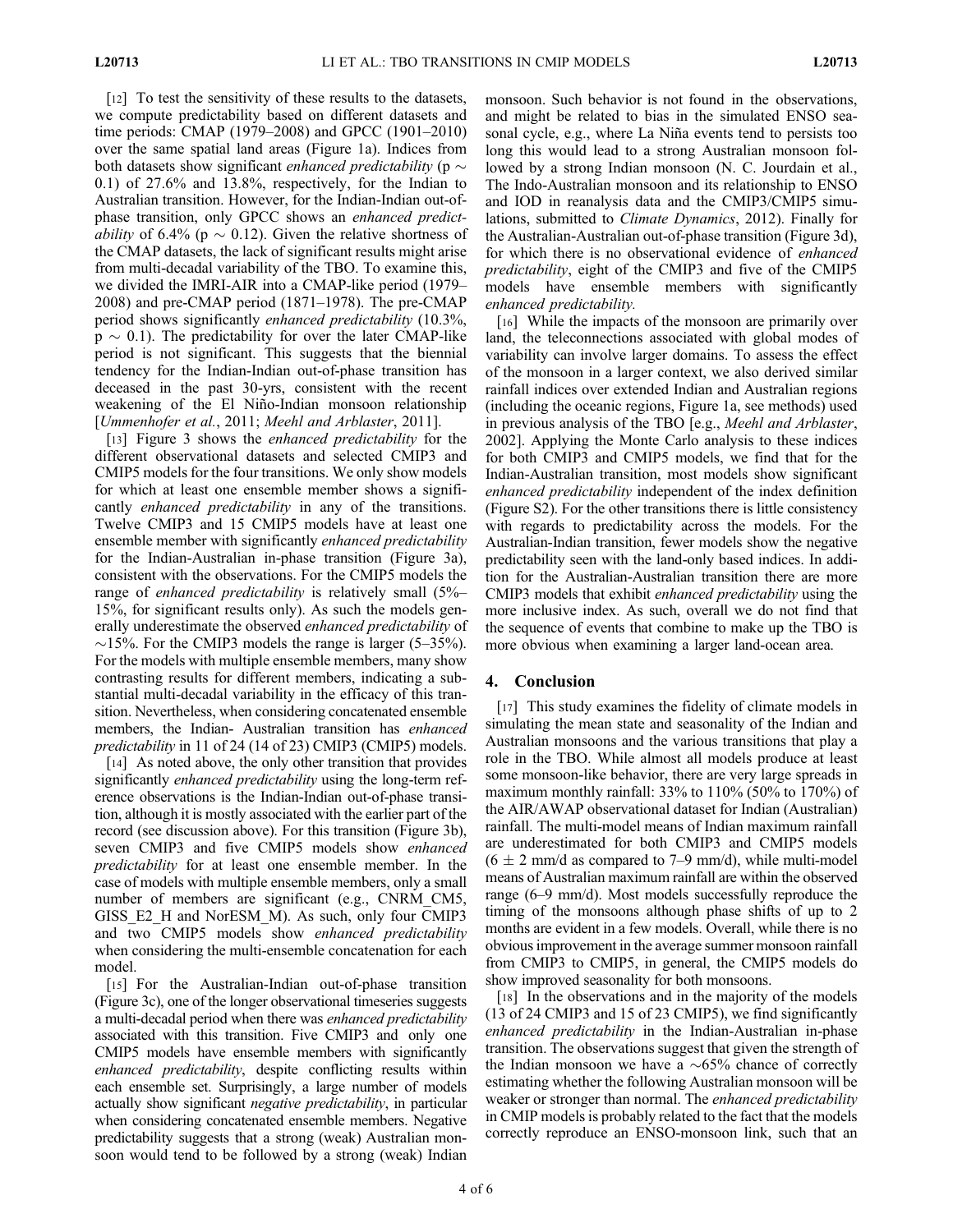

Figure 3. Percentage *enhanced predictability* for the (a) Indian-Australian, (b) Indian-Indian, (c) Australian-Indian and (d) Australian-Australian transitions for observations and CMIP3 and CMIP5 models for which at least one ensemble member for that model and for at least one of the transitions shows a significant increase in predictability. Circles represent individual ensemble members (marked in red are significant,  $p < 0.1$ ). Bars represent the multi-ensemble mean percentage enhanced predictability for each model with yellow indicating significant changes. The multi-ensemble mean predictability was calculated by concatenating time series for all ensemble members prior to Monte Carlo resampling.

El Niño (La Niña) is associated with both a weak (strong) Indian and Australian monsoon [Webster et al., 1998].

[19] The Indian-Indian out-of-phase transition is only significant in the long AIR dataset, providing enhanced *predictability* of  $\sim 8\%$  (Figure 3b), however it varies over certain time periods. For CMIP3 and CMIP5 models with

multiple ensemble members, only some of the ensemble members show successful transitions. This suggests a highdegree of multi-decadal variability in this transition. This is consistent with previous studies looking at the observational records [e.g., Fasullo, 2004; Meehl and Arblaster, 2011]. While some models indicate significantly enhanced